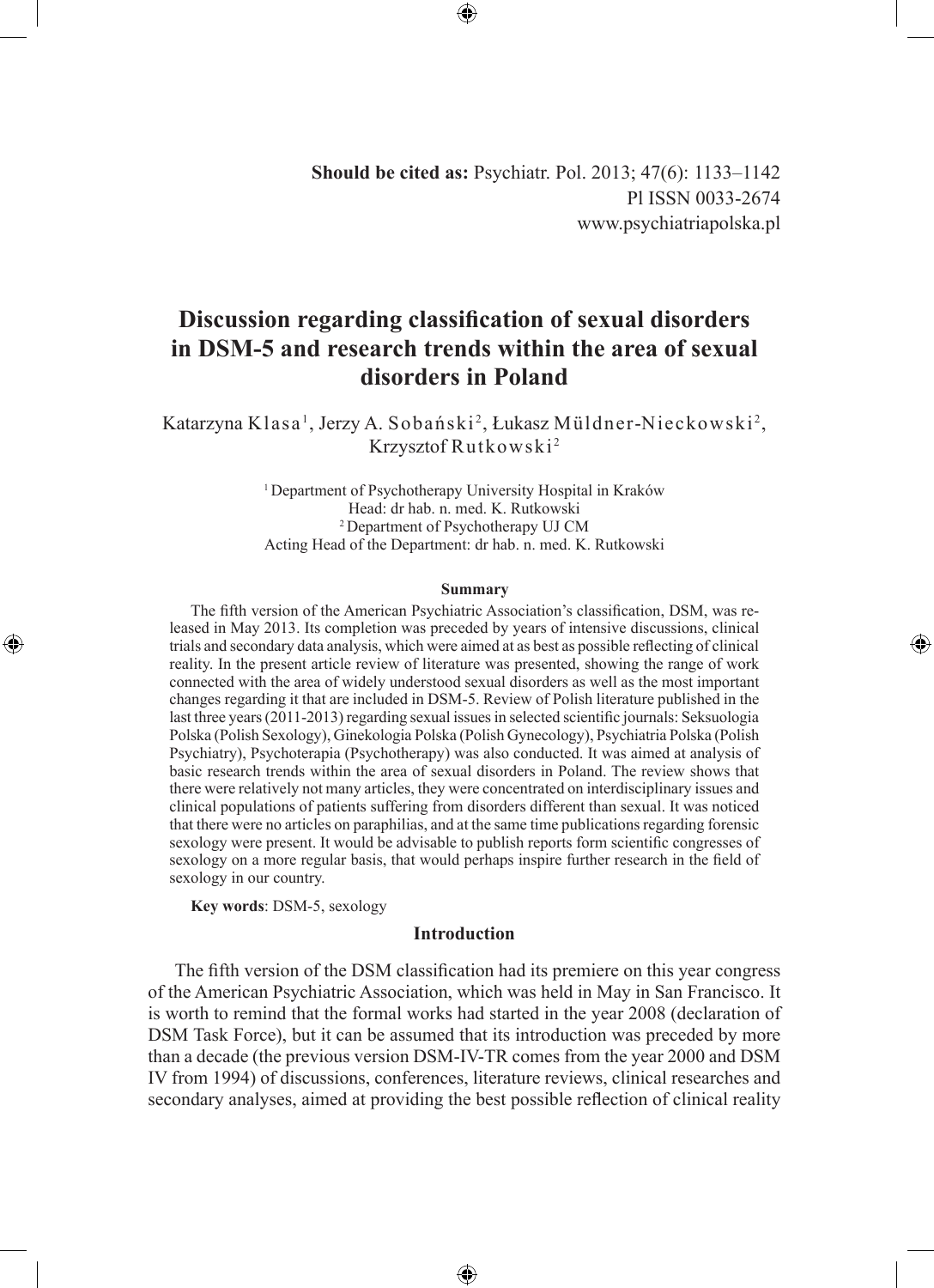and scientific validity in the classification criteria. This attitude seems to be especially essential with respect to the widely understood sexual disorders, not only because of their "especially socially sensitive" nature, but also because of the indicated limitations in basing of some of the criteria included in the previous DSM versions on solid empirical grounds [1].

Discussion on the classification of sexual disorders during the development of  $DSM-5<sup>1</sup>$ 

Within the framework of the Sexual and Gender Identity Disorders Work Group under the supervision of Kenneth J. Zucker, in the works related to the area of sexual disorders in the current version of the DSM participated three subgroups dealing with issues of sexual dysfunction, gender identity disorders, and disorders of sexual preference.

Although a full review of publications prepared on the occasion of these works [2] is a task beyond the scope of this article, it is worth to conclude that much of the attention was devoted to the issue of desire disorder, including excessive sexual drive [3-9], their associations with arousal disorders in women [10, 11] and orgasm disorders [12-15]. With regard to male sexual dysfunctions erectile dysfunction criteria [16] and based on research definition of premature ejaculation were dealt with [17]. Numerous papers on the criteria of gender identity disorders in both adults and children as well as adolescents were published [18-24].

Many publications that have arisen in the course of works on the 5th version of the DSM related to disorders of sexual preferences, including proposals for the verification of diagnostic criteria for pedophilia, hebephilia and pedohebephilia [25-29]. Also, the controversial issue of distinguishing a new diagnosis, i.e. Coercive Paraphilic Disorder (obtaining sexual satisfaction by forcing/intimidation) gained a lot of space both in terms of research, as well as interdisciplinary discussions [30-34]. It is worth noting that this proposal has not been finally adopted by the Board of Trustees (APA), just as the postulate of changes in the criterion A in pedophilia, concerning the inclusion in Section III (conditions for further study) of the Body Integrity Identity Disorder (disorder connected with experiencing the need for amputation of a body part or a spinal cord injury to induce paralysis, often with a significant component of the sexual motivation, [e.g. 35]) as well as of the Hypersexual Disorder (hypersexuality).

◈

It is also impossible not to mention the extremely interesting articles enclosing a number of issues related to sexual dysfunction in historical perspective [36-39].

# **Changes in the classification of sexual disorders in DSM-5**

Finally, in the current version of the DSM, in the range of diagnoses of disorders related to sexuality, the following changes were introduced, compared to the fourth version - the revised DSM-IV-TR [2].

 1. In the place of Gender Identity Disorder - Gender Dysphoria has been introduced – and, analogically – in the place of Gender Identity Disorder Not Otherwise Specified - Other Specified Gender Dysphoria and Unspecified Gender Dysphoria have been proposed.

⊕

<sup>&</sup>lt;sup>1</sup>APA has decided to change the Roman numerals into Arabic (the authors' footnote).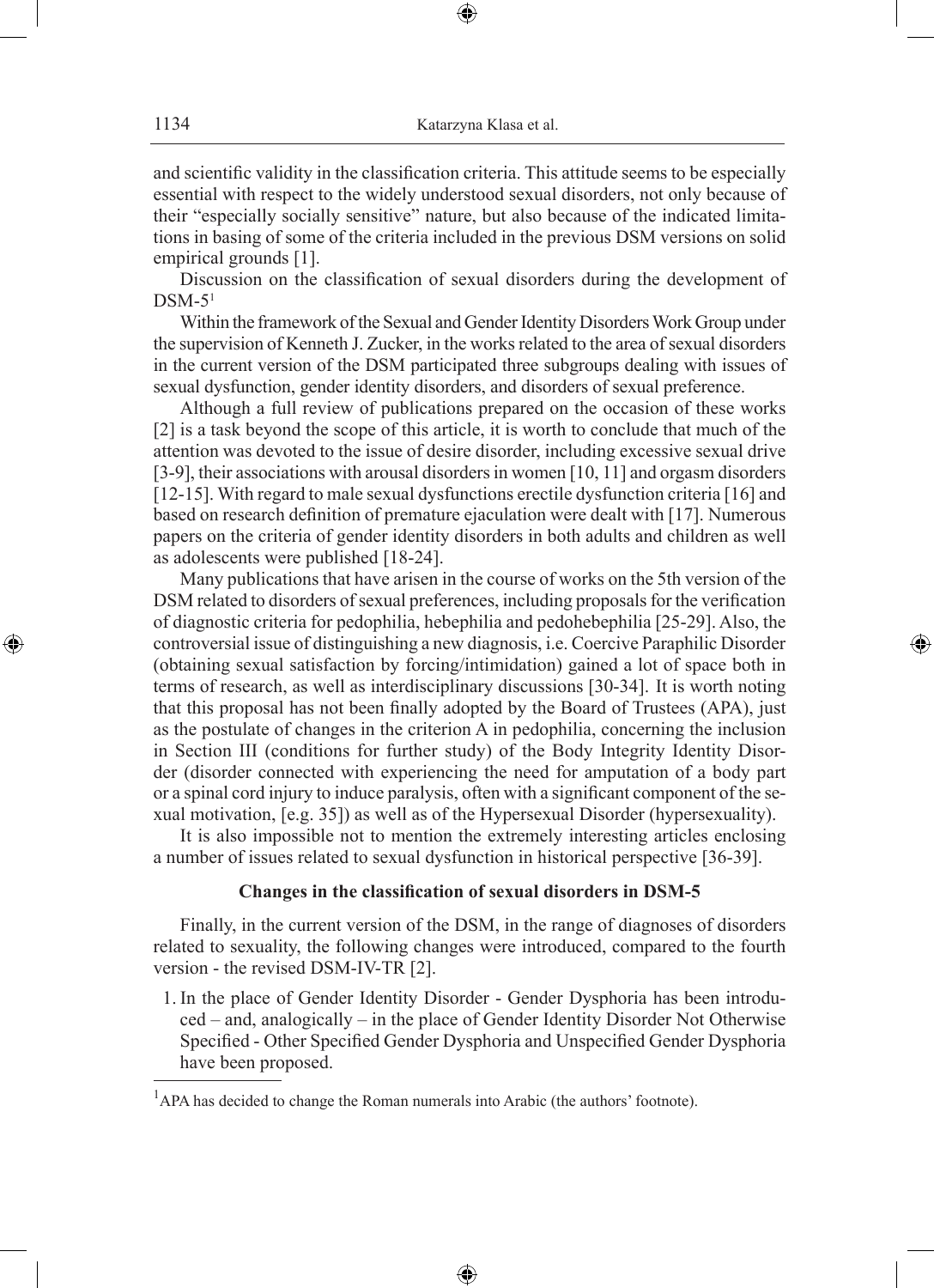- 2. Male Orgasmic Disorder has replaced by Delayed Ejaculation.
- 3. Male Erectile Disorder has been changed into Erectile Disorder.
- 4. Hypoactive Sexual Desire Disorder and Female Sexual Arousal Disorder have been replaced by Female Sexual Interest/Arousal Disorder
- 5. Dyspareunia and Vaginismus have been combined into one diagnoses namely Genito-Pelvic Pain/Penetration Disorder.
- 6. Hypoactive Sexual Desire Disorder has been changed into Male Hypoactive Sexual Desire Disorder.
- 7. Premature Ejaculation has turned into Premature (Early) Ejaculation
- 8. Sexual Aversion Disorder has been removed.
- 9. Sexual Dysfunction Due to General Medical Condition and Substance-Induced Sexual Dysfunction have been linked into Substance/Medication-Induced Sexual Dysfunction.
- 10. Sexual Dysfunction Not Otherwise Specified has been altered into Other Specified Sexual Dysfunction; Unspecified Sexual Dysfunction has been introduced.
- 11. Voyeurism Voyeuristic Disorder
- 12. Exhibitionism Exhibitionistic Disorder
- 13. Frotteurism Frotteuristic Disorder
- 14. Sexual Masochism– Sexual Masochism Disorder,
- 15. Sexual Sadism Sexual Sadism Disorder.
- 16. Pedophilia Pedophilic Disorder.
- 17. Fetishism– Fetishistic Disorder.

⊕

- 18. Transvestic Fetishism Transvestic Disorder.
- 19. Paraphilia Not Otherwise Specified has been changed into Other Specified and Unspecified Paraphilic Disorder.

To summarize briefly the most important modifications, the new version of the DSM is based on the results of studies showing the non-linear course of the female sexual response cycle, resulting in a combination of sometimes difficult to distinguish disorders of desire and genital response in a single diagnoses. Also criterion for the duration of disorders was extended to a minimum of 6 months, which should help in the differentiation of "sexual difficulties" and "disorders". Difficult to distinguish pain disorders (dyspareunia and vaginismus) were also combined.

Paraphilia preferences are not considered to be a mental disorder unless cause suffering or impairment of a person's daily functioning, or entail harming or threatening to harm other people. [40].

Obviously, with the release of DSM-5 the possibilities for a discussion do not end - on the contrary - they are just beginning - just as suggestions on directions for further research arising from the findings verbalized in the classification [2].

# **Overview of Polish literature on sexual disorders in the years 2011-2013**

In this context, the authors of this study considered it appropriate to analyze the state of published in Poland in recent years (January 2011-November 2013) works in

⊕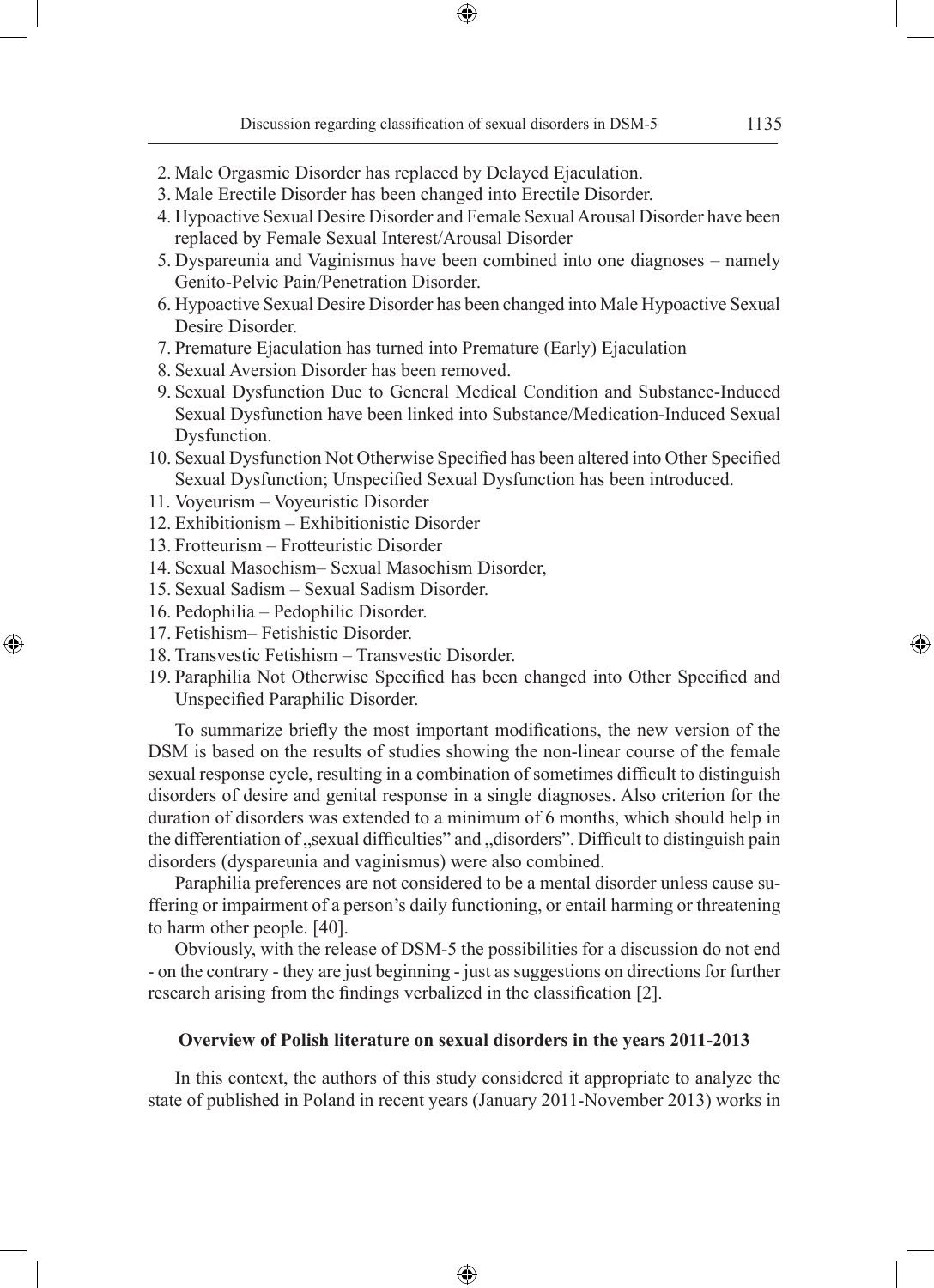the field of sexology, assuming that they are an expression of scientific and research interests of Polish authors. It was assumed to analyze publications in journals representing the four areas related to sexology, i.e. Polish Sexology, Polish Gynecology, Polish Psychiatry and Psychotherapy (Seksuologia Polska, Ginekologia Polska, Psychiatria Polska and Psychoterapia)

In the mentioned period, there were numerous works on the quality of life, including sexual life in the context of a variety of somatic health of disorders. They were related to interstitial cystitis [41], myocardial infarction and cardiovascular disorders [42-44], diabetes [45], neoplastic disease [46, 47]. In this trend we can also place the works on side effects of hormone supplementation [48], sexual dysfunction in people with a diagnosis of infertility [49, 50], women suffering from vulvodynia [51], works concerning the issue of coping with stigma associated with sexually transmitted disease [52] or the relationship between sexual satisfaction and a sense of the quality of life [53].

Sexual functioning of various populations was also investigated: in women [54-56], pregnant women [57-59], men [60], dancers and athletes [61], persons with disabilities [62, 63], medical students [64, 65], and finally patients with neurotic [66] and affective disorders [67]. In this context it is worth paying attention to works concerning the impact of sexual trauma on body image and psychopathological symptoms in patients diagnosed with anxiety disorders and personality disorders [68, 69]. In recent years, interest in research issues related to sexual orientation [70-72], gender identity [73, 74] and the underlying issues of interest to the forensic sexology has also increased [75- 77]. Articles on the sexological therapy conducted in different theoretical approaches [78-80], as well as relating to sexological issues in the aspect of the patient-physician relationship [81] and the socio-historical context [82-86] have also been published.

During the analyzed period one tool for screening [87] was published, there was also one paper dedicated to reflection on diagnostics on psychosexual immaturity [88].

◈

## **Summary**

It seems that on the basis of the above review of the literature in the widely recognized area of sexology published during the past three years, it can be said that it is relatively scarce. Polish authors have focused largely on the interdisciplinary work and research of clinical populations treated for reasons other than sexual disorders. Attention is driven to lack of papers dedicated to disorders of sexual preference, with the exception of the court issuing opinions in the case of pedophilia. Perhaps useful and inspiring for further research would be more regular publication of reports from scientific congresses in the field of sexology [89].

## **Дискуссия над классификацией сексуальных нарушений в ДСМ-V и исследовательские направления в области сексуологии в Польше**

#### **Содержание**

Пятая версия, повседневно используемой классификации ДСМ, вошла в жизнь в мае 2013 года. Её появлению предшествовали многолетние интенсивные дискуссии, клинические исследования и анализы данных.

⊕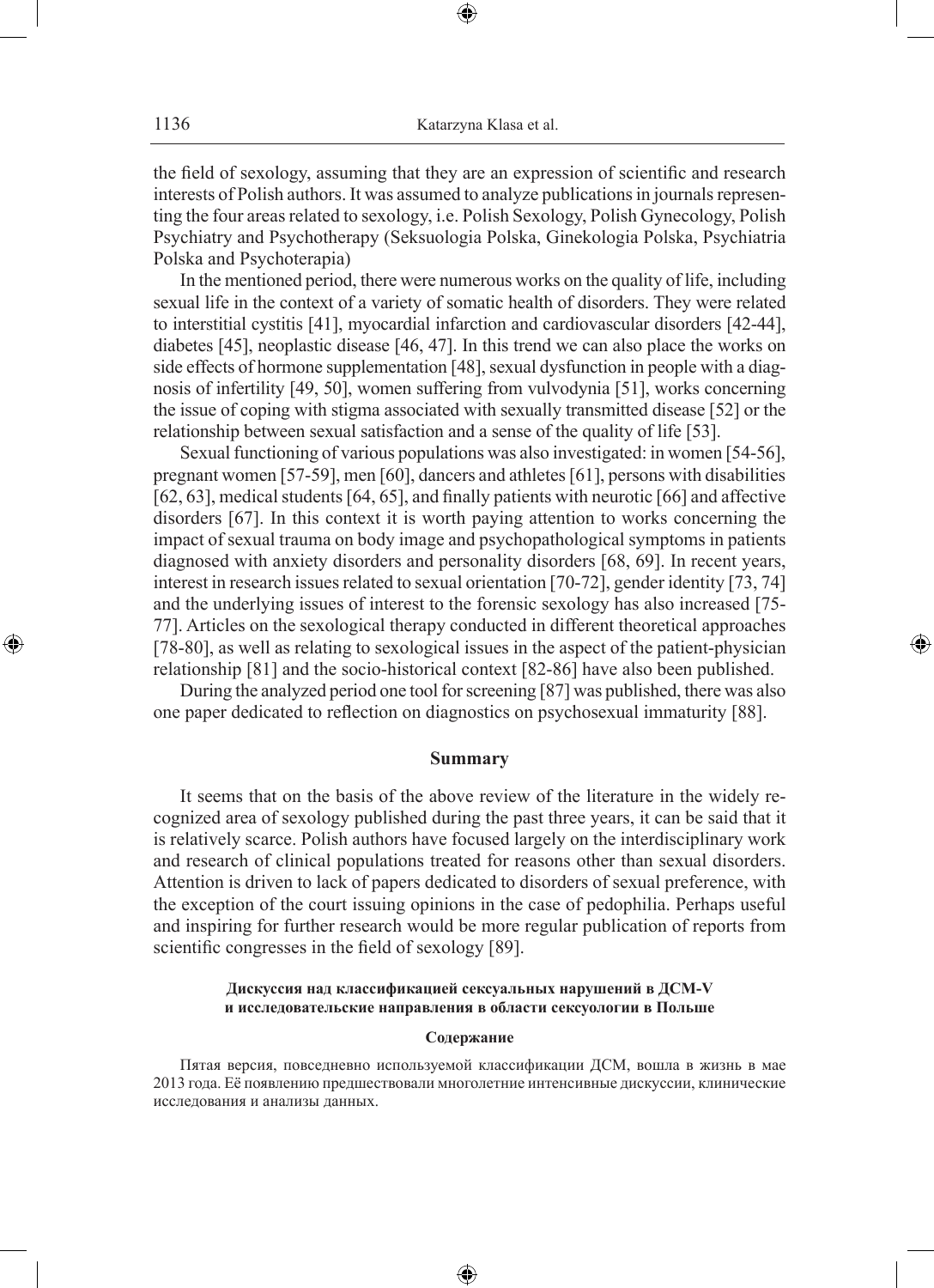Все это должно было способствовать наиболее действительному отражению клинической картины. В настоящей статье представлен литературный обзор с отражением радиуса работ над вопросами, связанным с широкими понятиями сексуальных нарушений и наиболее важные изменениями относящиеся к этой области знаний, содержащиеся в ДСМ-V. Проведен также обзор сообщений из области сексуологии в некоторых польсикх журналах – Польской сексуологии, Польской гинекологии, Польской психиатрии, Психотерапии в последних трех годах (2011–2013). В этом обзоре представлен анализ основных направлений исследований, проводимых в Польше. Проведенный обзор указывает на относительно небольшое число работ по сексуологии на интердисциплинарных исследованиях, относящихся клинических популяций, леченных по-поводу иных, чем сексуальные нарушения. Обращает на себя внимание отсутствие работ, повященных нарушению сексуальных преференций, при однозначному наличию публикаций по вопросам судебной сексуологии. По-видимому, в настоящее время имеется необходимость регулярному сообщению материалов с научных конгрессов по проблемам сексуологии, которые то могут повлиять на проведение исследований в нашей стране.

**Ключевые слова**: ДСМ-V, сексуология

◈

#### **Diskussion an der Klassifikation der sexuellen Störungen in DSM-5 und Forschungstrends im Bereich Sexuologie in Polen**

#### **Zusammenfassung**

Die fünfte Version der verbreiteten DSM – Klassifikation trat ins Leben im Mai 2013.Ihrer Entstehung gingen mehrjährige intensive Diskussionen, klinische Untersuchungen und Datenanalysen voran, die zum Ziel hatten, die klinische Wirklichkeit am redlichsten darzustellen. Im vorliegenden Artikel wurde die Literaturübersicht besprochen, die den Umfang der Arbeiten an den Fragen veranschaulicht, die mit den sexuellen Störungen verbunden sind. Die wichtigsten Veränderungen in DSM-5 wurden im Hinblick auf diesen Bereich besprochen. Es wurde auch eine Übersicht der Veröffentlichungen aus dem Bereich der Sexualwissenschaft aus den ausgewählten polnischen wissenschaftlichen Zeitschriften im Bezug auf die letzten 3 Jahre (2011-2013) durchgeführt – Seksuologia Polska, Ginekologia Polska, Psychiatria Polska, Psychoterapia. Die Übersicht hatte zum Ziel die Haupttrends im Bezug auf die Sexuologie in Polen zu analysieren. Es wurde auf eine geringe Zahl der Arbeiten aus dem Bereich der Sexualwissenschaft hingewiesen und auf Konzentration auf interdisziplinäre Untersuchungen zu klinischen Populationen, die aus anderen Gründen als sexuelle Störungen behandelt werden. Aufmerksam macht der Mangel an Arbeiten, die die Störungen der sexuellen Orientierung besprechen, bei gleichzeitiger Anzahl der Veröffentlichungen aus dem Bereich der forensischen Sexualforschung. Es wäre angebracht, regelmäßiger die Berichte aus den wissenschaftlichen Kongressen im Bereich der Sexualwissenschaft zu veröffentlichen, die zu den in unserem Land geführten Untersuchungen inspirieren können.

**Schlüsselwörter**: DSM-5, Sexualwissenschaft

## **La discussion touchant la classification des troubles sexuels de DSM-5 et les directions des recherches dans le domaine de la sexologie en Pologne**

#### **Résumé**

La cinquième version de la classification DSM entre en usage en mai 2013. Elle a été précédée de plusieurs années de discussion, des recherches cliniques et des analyses des données pour pouvoir le mieux représenter la réalité clinique. Ce travail donne une revue de littérature en question concernant surtout les changements de DSM-5. Ces auteurs présentent encore la revue des journaux scientifiques polonais : Seksuologia Polska, Ginekologia Polska, Psychiatria Polska, Psyhoterapia, des années 2011-2013 pour analyser les tendances des recherches dans la sexologie en Pologne. Les résultats de cette analyse démontrent ces recherches sont relativement rares et elles se concentrent aux recherches interdisciplinaires touchant les populations traitées à cause d'autres troubles que les troubles sexuels. On note qu'il n'y a pas d'articles analysant les paraphilies et d'autre part qu'il en

♠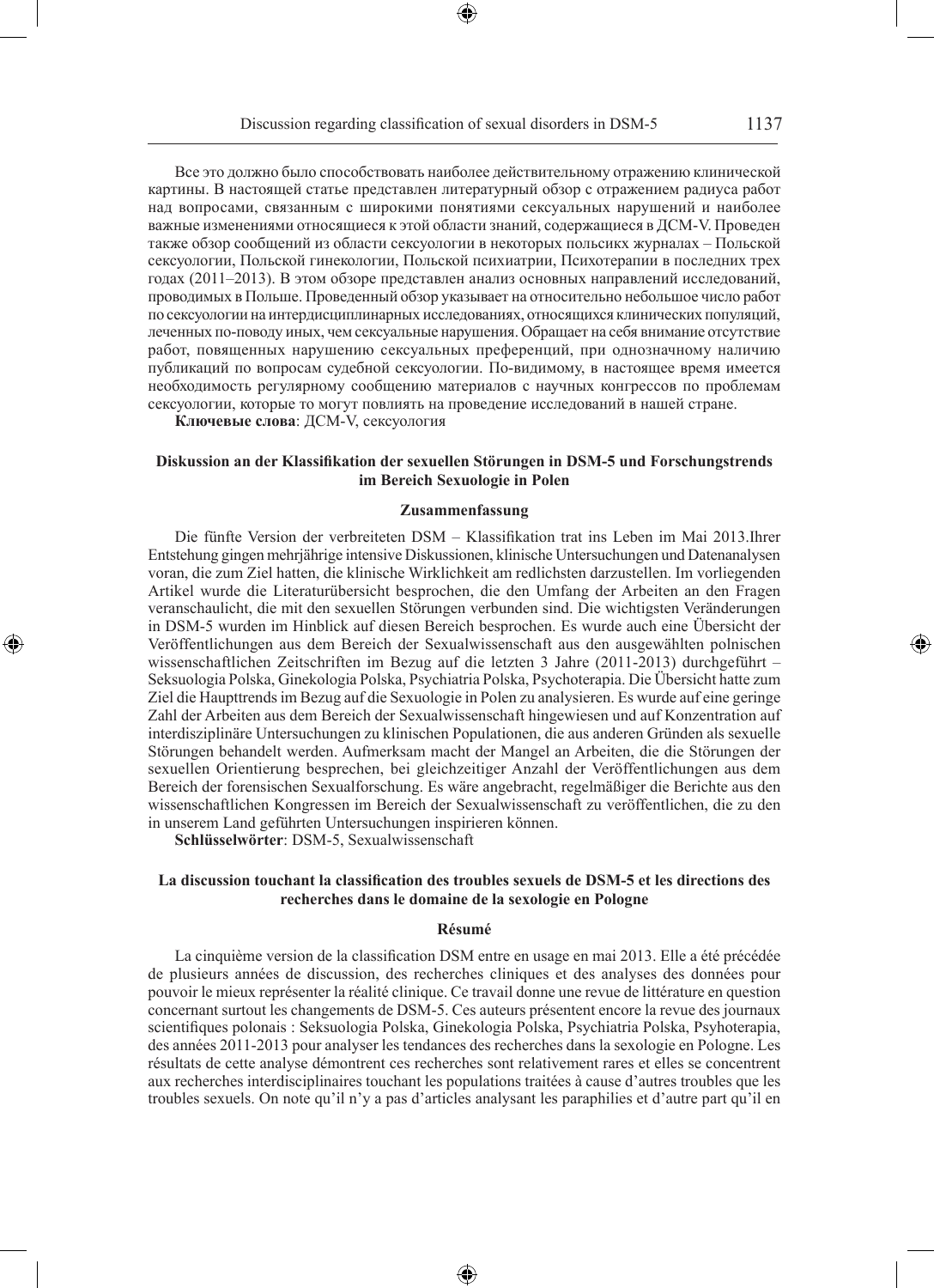a assez de la sexologie médicolégale. Il semble que les publications plus régulières des rapports des congrès de la sexologie peuvent inspirer les recherches futures en question en Pologne.

⊕

**Mots clés** : DSM-5, sexologie

## **References**

- 1. Blanchard R. *A brief history of field trials of the DSM diagnostic criteria for paraphilias (Letter to the Editor)*. Arch. Sex. Behav. 2011; 40(5): 861–862.
- 2. Zucker KJ. *DSM-5: Call for commentaries on gender dysphoria, sexual dysfunctions, and paraphilic disorders*. Arch. Sex. Behav. 2013; 42(5): 669–674.
- 3. Kafka MP. *Hypersexual disorder: A proposed piagnosis for DSM-V*. Arch. Sex. Behav. 2010; 39: 377–400.
- 4. Kaplan MS, Krueger RB. *Diagnosis, assessment, and treatment of hypersexuality: annual review of sex research*. J. Sex Res. 2010; 47: 181–198.
- 5. Walters GD, Knight RA, Långström N. *Is hypersexuality dimensional? Evidence for the DSM-5 from general population and clinical samples*. Arch. Sex. Behav. 2011; 40(6): 1309–1321.
- 6. Kafka MP, Krueger RK. *Response to Moser's critique of hypersexual disorder for DSM-5 (Letter to the Editor)*. Arch. Sex. Behav. 2011; 40: 231–232.
- 7. Kafka MP, Krueger RK. *Response to Halpern's critique of hypersexual disorder (Letter to the Editor)*. Arch. Sex. Behav. 2011; 40: 489–490.
- 8. Brotto LA. *The DSM diagnostic criteria for hypoactive sexual desire disorder in women*. Arch. Sex. Behav. 2010; 39: 221–239.
- 9. Brotto LA. *The DSM diagnostic criteria for hypoactive sexual desire disorder in men*. J. Sex. Med. 2010; 7: 2015–2030.

◈

- 10. Graham CA. *The DSM diagnostic criteria for female sexual arousal disorder*. Arch. Sex. Behav. 2010; 39: 240–255.
- 11. Brotto LA, Graham CA, Binik YM, Segraves RT, Zucker KJ. *Should sexual desire and arousal disorders in women be merged? A response to DeRogatis, Clayton, Rosen, Sand, and Pyke (2010); (Letter to the Editor)*. Arch. Sex. Behav. 2011; 40: 221–225.
- 12. Graham CA. *The DSM diagnostic criteria for female orgasmic disorder*. Arch. Sex. Behav. 2010; 39: 256–270.
- 13. Rellini AH, Clifton J. *Female orgasmic disorder*. Adv. Psychosom. Med. 2011; 31: 35–56.
- 14. Segraves RT. *Considerations for a better definition of male orgasmic disorder in DSM-V*. J. Sex. Med. 2010; 7: 690–695.
- 15. Wylie K, Ralph D, Levin RJ, Corona G, Perelman MA. *Comments on "Considerations for a better definition of male orgasmic disorder in DSMV"*. J. Sex. Med. 2010; 7: 695–699.
- 16. Segraves RT. *Considerations for diagnostic criteria for erectile dysfunction in DSM-V*. J. Sex. Med. 2010; 7: 654–660.
- 17. Segraves RT. *Considerations for an evidence-based definition of premature ejaculation in DSM-V*. J. Sex. Med. 2010; 7: 672–679.
- 18. Zucker KJ. *The DSM diagnostic criteria for gender identity disorder in children*. Arch. Sex. Behav. 2010; 39: 477–498.
- 19. Cohen-Kettenis PT, Pfäfflin F. *The DSM diagnostic criteria for gender identity disorder in adolescents and adults*. Arch. Sex. Behav. 2010; 39: 499–513.
- 20. Drescher J. *Transsexualism, gender identity disorder and the DSM*. J. Gay Lesbian Ment. Health 2010; 14: 109–122.

⊕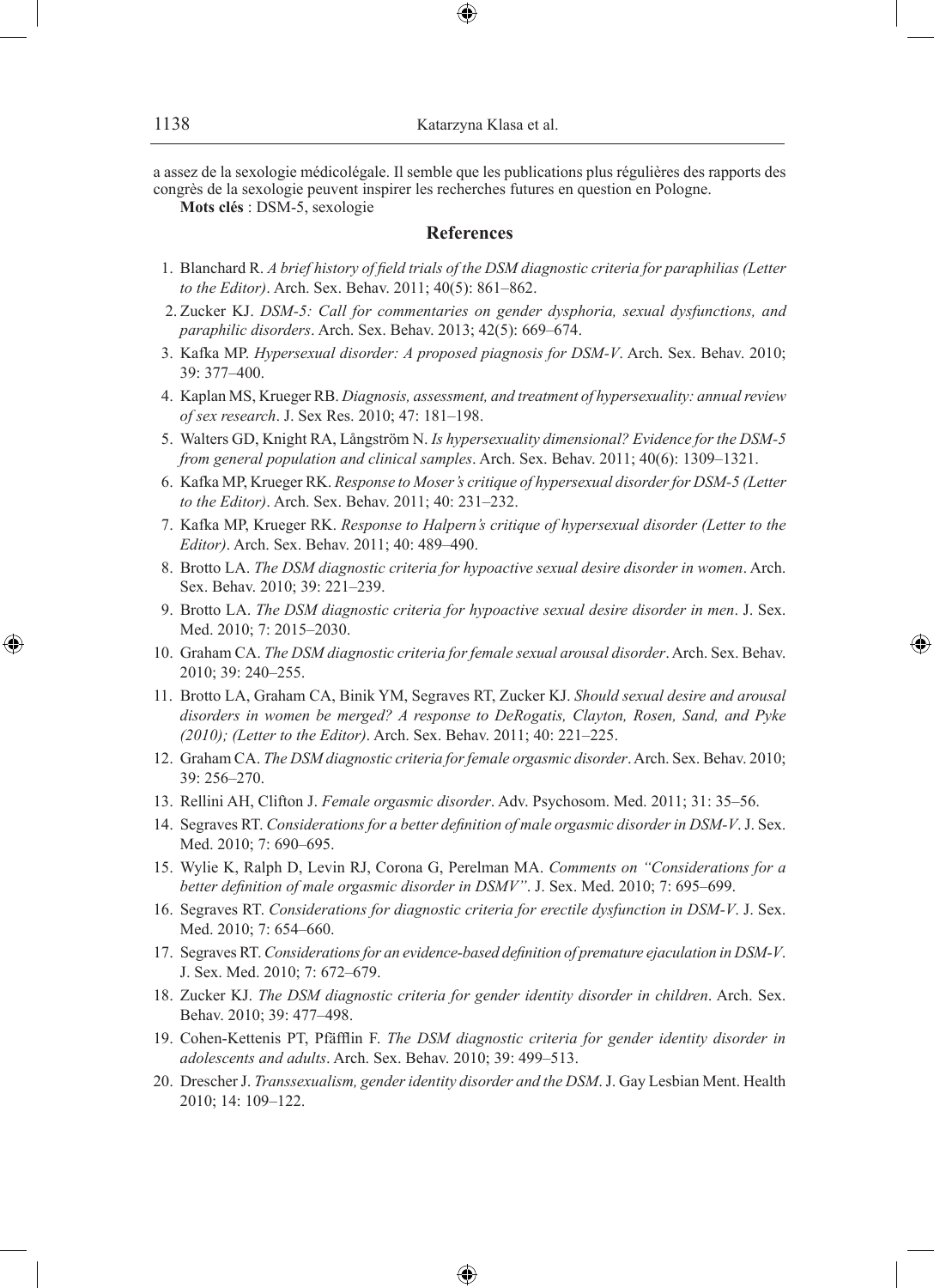- 21. Paap MC, Kreukels BP, Cohen-Kettenis PT, Richter-Appelt H, de Cuypere G, Haraldsen IR. *Assessing the utility of diagnostic criteria: a multisite study on gender identity disorder*. J. Sex. Med. 2011; 8: 180–190.
- 22. Richter-Appelt H, Sandberg DE. *Should disorders of sex development be an exclusion criterion for gender identity disorder in DSM-5?* Int. J. Transgenderism 2010; 12: 94–99.
- 23. Lawrence AA. *Sexual orientation versus age of onset as bases for typologies (subtypes) of gender identity disorder in adolescents and adults*. Arch. Sex. Behav. 2010; 39: 514–545.
- 24. Lawrence AA. *Proposed revisions to gender identity disorder diagnoses in the DSM-5 (Letter to the Editor)*. Arch. Sex. Behav. 2010; 39: 1253–1260.
- 25. Blanchard R. *The DSM diagnostic criteria for pedophilia*. Arch. Sex. Behav. 2010; 39: 304–316.
- 26. Blanchard R. *The fertility of hebephiles and the adaptationist argument against including hebephilia in DSM-5 (Letter to the Editor)*. Arch. Sex. Behav. 2010; 39: 817–818.
- 27. Blanchard R. *The specificity of victim count as a diagnostic indicator of pedohebephilia (Letter to the Editor)*. Arch. Sex. Behav. 2010; 39: 1245–1252.
- 28. Hames R, Blanchard R. *Anthropological data regarding the adaptiveness of hebephilia (Letter to the Editor)*. Arch. Sex. Behav. 2012; 41(4): 745–747.
- 29. Blanchard R. *Misdiagnoses of pedohebephilia using victim count: A reply to Wollert and Cramer (2011); (Letter to the Editor).* Arch. Sex. Behav. 2011; 40: 1081–1088.
- 30. Quinsey VL. *Coercive paraphilic disorder*. Arch. Sex. Behav. 2010; 39: 405–410.
- 31. Knight RA. *Is a diagnostic category for paraphilic coercive disorder defensible?* Arch. Sex. Behav. 2010; 39: 419–426.
- 32. Thornton D. *Evidence regarding the need for a diagnostic category for a coercive paraphilia*. Arch. Sex. Behav. 2010; 39: 411–418.
- 33. Stern P. *Paraphilic coercive disorder in the DSM: The right diagnosis for the right reasons*. Arch. Sex. Behav. 2010; 39: 1443–1447.
- 34. Wollert R. *Paraphilic coercive disorder does not belong in the DSM-5 for statistical, historical, conceptual, and practical reasons (Letter to the Editor)*. Arch. Sex. Behav. 2011; 40: 1097–1098.
- 35. Giummarra MJ, Bradshaw JL, Hilti LM, Nicholls ME, Brugger P. *Paralyzed by desire: a new type of body integrity identity disorder*. Cogn. Behav. Neurol. 2012; 25(1): 34–41.
- 36. Angel K. *The history of 'female sexual dysfunction' as a mental disorder in the 20th century*. Curr. Opin. Psychiatry 2010; 23: 536–541.
- 37. De Block A, Adriaens PR. *Pathologizing sexual deviance: A history*. J. Sex Res. 2013; 50: 276–298.
- 38. Drescher J. *Queer diagnoses: Parallels and contrasts in the history of homosexuality, gender variance, and the diagnostic and statistical manual*. Arch. Sex. Behav. 2010: 39: 427–460.
- 39. Pfafflin F. *Remarks on the history of the terms identity and gender identity*. Int. J. Transgenderism 2011; 13: 13–25.
- 40. www.dsm5.org [dostęp: 01.10.2013]

◈

41. Schmid C, Berger K, Müller M, Silke J, Mueller M, Kuhn A. *Zespół bolesnego pęcherza moczowego: leczenie i wpływ na funkcje seksualne oraz jakość życia*. Ginekol. Pol. 2011; 82(02): 96–101.

⊕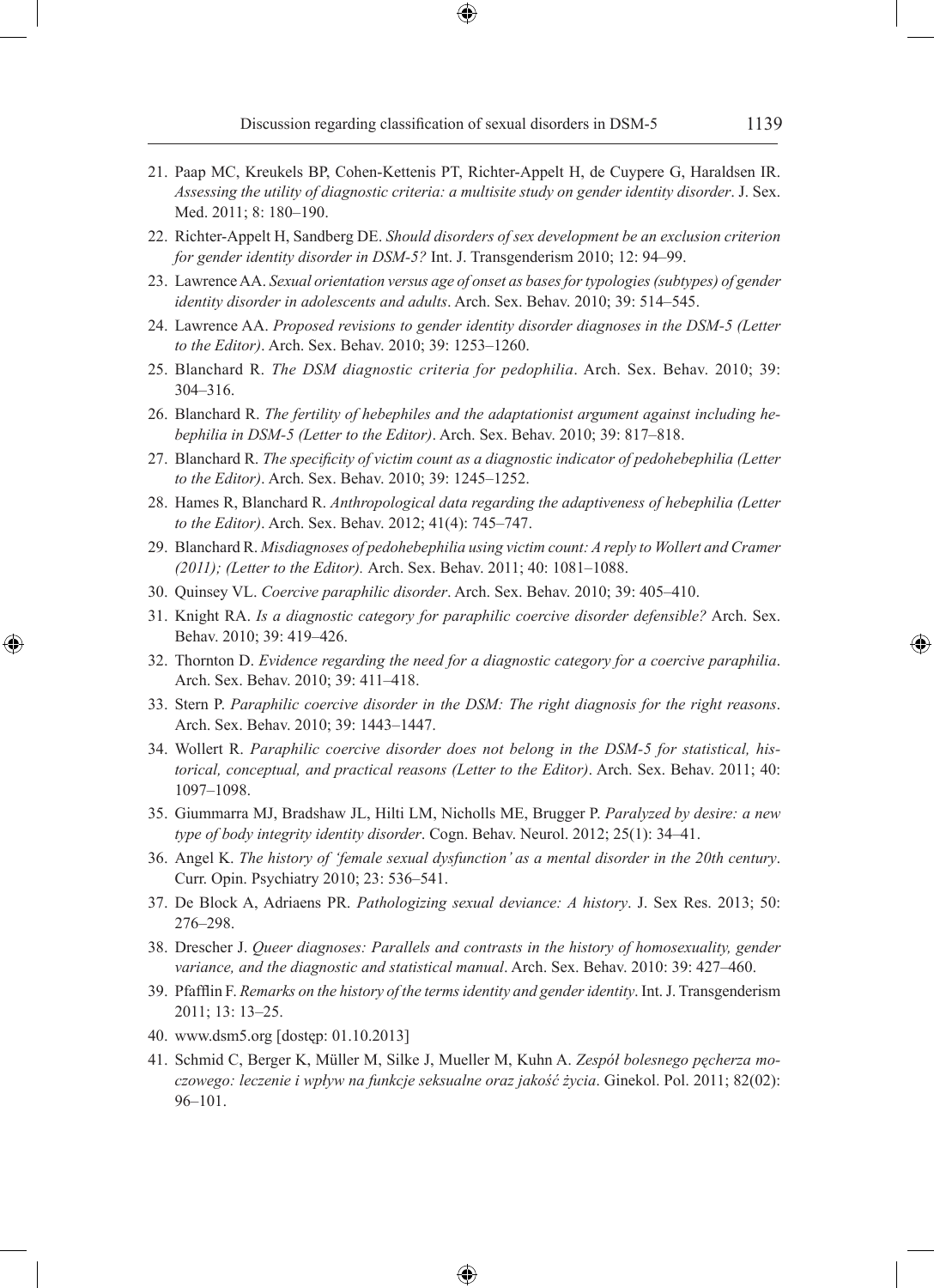42. Puchalski B, Szymański FM, Kowalik R, Filipiak KJ. *Ocena zachowań seksualnych mężczyzn w ciągu pierwszych 9 miesięcy po zawale serca*. Seksuol. Pol. 2013; 11(2): 24–28.

⊕

- 43. Puchalski B, Szymański FM, Kowalik R, Filipiak KJ. *Dysfunkcje seksualne u mężczyzn w ciągu pierwszych 9 miesięcy po przebytym zawale serca*. Psychiatr. Pol. 2013; 47(5): 811–826.
- 44. Zdrojewicz Z, Biega P, Rychter J. *Zaburzenia erekcji a choroby układu krążenia*. Seksuol. Pol. 2013; 11(2): 29–39.
- 45. Makara-Studzińska M, Partyka I. *Zaburzenia funkcji seksualnych u kobiet chorujących na cukrzycę*. Seksuol. Pol. 2011; 9(1): 22–26.
- 46. Makara-Studzińska M, Kowalska AJ. *Akceptacja siebie po utracie piersi wsparcie informacyjne*. Seksuol. Pol. 2011; 9(1): 16–21.
- 47. Mroczek B, Kurpas D, Grochans E, Kuszmar G, Rotter I, Żułtak-Bączkowska K i wsp. *Funkcjonowanie psychoseksualne kobiet po leczeniu raka sutka*. Psychiatr. Pol. 2012; 46(1): 51–61.
- 48. Radko M, Łucka I, Ziółkowski J. *Jatrogenne skutki suplementacji testosteronu u osób z Zespołem Klinefeltera*. Psychiatr. Pol. 2011; 45(1): 87–95.
- 49. Filipek K, Marcyniak ME. *Zespół seksualny niepłodnych układów partnerskich*. Seksuol. Pol. 2012; 10(2): 61–66.
- 50. Makara-Studzińska M, Wdowiak A, Bakalczuk G, Bakalczuk S, Kryś K. *Problemy emocjonalne wśród par leczonych z powodu niepłodności*. Seksuol. Pol. 2012; 10(1): 28–35.
- 51. Kocur D. *Funkcjonowanie seksualne oraz sytuacja psychologiczna kobiet chorych na wulwodynię*. Seksuol. Pol. 2012; 10(1): 15–20.
- 52. Rzepa T, Żaba R, Silny W. *Management of the stressful stigma attached to sexually transmitted disease (preliminary report)*. Ginekol. Pol. 2011; 82(09): 675–679.
- 53. Nomejko A, Dolińska-Zygmunt G, Zdrojewicz Z. *Poczucie jakości życia a satysfakcja z życia seksualnego. Badania własne*. Seksuol. Pol. 2012; 10(2): 54–60.

◈

- 54. Jarząbek-Bielecka G, Durda M, Sowińska-Przepiera E, Kaczmarek M, Kędzia W. *Aktywność seksualna dziewcząt. Aspekty medyczne i prawne*. Ginekol. Pol. 2012; 83(11): 827–834.
- 55. Machaj-Szczerek A. *Zachowania homoseksualne podejmowane przez kobiety będące w związkach heteroseksualnych - badania własne*. Seksuol. Pol. 2012; 10(2): 47–53.
- 56. Machaj A, Roszak M. *Zachowania seksualne podejmowane poza stałą relacją partnerską przez kobiety posiadające małe dziecko — badania własne*. Seksuol. Pol. 2011; 9(1): 1–10.
- 57. Kucharska M, Kossakowska K, Janicka K. *Czy jest nadzieja na seks przy nadziei? Seksualność a ciąża w opinii kobiet*. Seksuol. Pol. 2013; 11(2): 17–23.
- 58. Makara-Studzińska M, Wdowiak A, Plewik I, Kryś KM. *Seksualność kobiet w ciąży*. Seksuol. Pol. 2011; 9(2): 85–90.
- 59. Makara-Studzińska M, Wdowiak A, Plewik I, Kryś KM. *Wpływ aktywności seksualnej kobiet w ciąży na stan zdrowia noworodka*. Seksuol. Pol. 2011; 9(2): 57–63.
- 60. Izdebski Z. *Zdrowie seksualne mężczyzn. Wybrane zagadnienia*. Seksuol. Pol. 2012; 10(1): 1–8.
- 61. Dobosz P, Guszkowska M. Seksualność tancerzy i osób uprawiających japońskie sztuki walki. Seksuol. Pol. 2013; 11(1): 11–16.
- 62. Adamczyk JG, Kocyk S, Boguszewski D. *Oczekiwania osób niepełnosprawnych i fizjoterapeutów wobec rehabilitacji seksualnej*. Seksuol. Pol. 2012; 10(1): 21–27.
- 63. Adamczyk JG, Kocyk S, Boguszewski D. *Ocena wiedzy fizjoterapeutów na temat rehabilitacji seksualnej osób niepełnosprawnych*. Seksuol. Pol. 2012; 10(1): 21–27.

⊕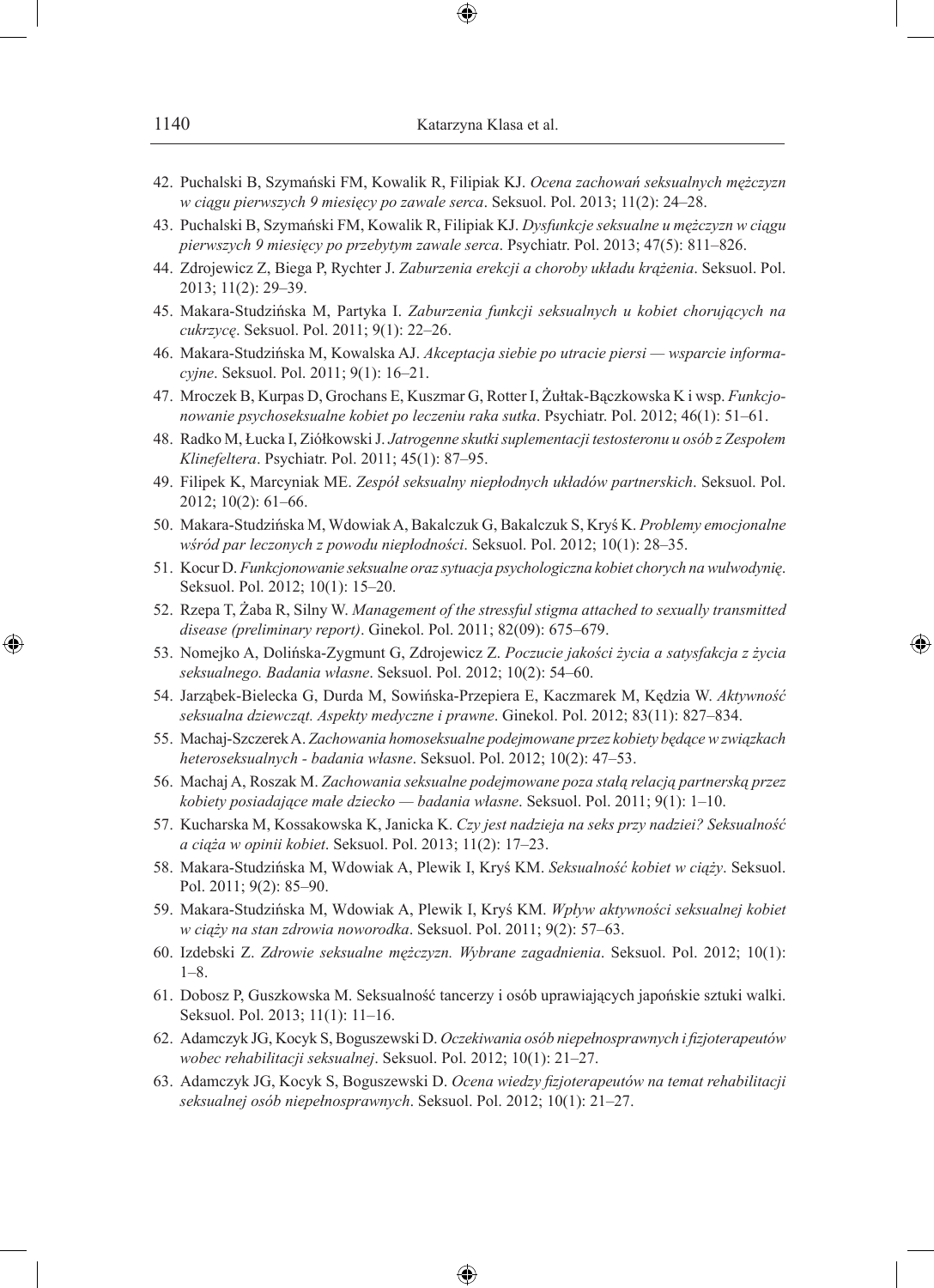- 64. Müldner-Nieckowski Ł, Klasa K, Sobański JA, Rutkowski K, Dembińska E. *Seksualność studentów medycyny – rozwój i realizacja potrzeb seksualnych*. Psychiatr. Pol. 2012; 46(1): 35–49.
- 65. Müldner-Nieckowski Ł, Sobański JA, Klasa K, Dembińska E, Rutkowski K. *Seksualność studentów medycyny – przekonania i postawy*. Psychiatr. Pol. 2012; 46(5): 791–805.
- 66. Sobański JA, Müldner-Nieckowski Ł, Klasa K, Rutkowski K, Dembińska E. *Objawy i problemy związane z seksualnością pacjentów dziennego oddziału leczenia zaburzeń nerwicowych*. Psychiatr. Pol. 2012; 46(1): 21–34.
- 67. Szpitalak M, Prochwicz K. *Płeć psychologiczna osób z depresją kliniczną. Doniesienie wstępne*. Psychiatr. Pol. 2013; 47(1): 53–64.
- 68. Skrzypska N, Suchańska A. *Uraz seksualny jako czynnik ryzyka zaburzeń doświadczania własnej cielesności*. Seksuol. Pol. 2011; 9(2): 51–56.
- 69. Sobański JA, Klasa K, Müldner-Nieckowski Ł, Dembińska E, Rutkowski K, Cyranka K. *Seksualne wydarzenia urazowe a obraz zaburzeń nerwicowych – objawy związane i nie związane z seksualnością*. Psychiatr Pol. 2013; 47(3): 411–431.
- 70. Grabski B, Iniewicz G, Mijas M. *Zdrowie psychiczne osób homoseksualnych i biseksualnych przegląd badań i prezentacja zjawiska*. Psychiatr. Pol. 2012; 46(4): 637–647.
- 71. Iniewicz G, Grabski B, Mijas M. *Zdrowie psychiczne osób homoseksualnych i biseksualnych rola stresu mniejszościowego*. Psychiatr. Pol. 2012; 46(4): 649–663.
- 72. Mijas M, Iniewicz G, Grabski B. *Stadialne modele formowania się tożsamości homoseksualnej. Implikacje dla praktyki terapeutycznej*. Psychiatr. Pol. 2012; 46(5): 815–828.
- 73. Jarząbek-Bielecka G. *Znaczenie zaburzeń rozwoju płci gonadoforycznej w medycynie seksualnej*. Seksuol. Pol. 2012; 10(2): 70–75.

- 74. Antoszewski B, Fijałkowska M, Kasielska A. *Obraz transseksualistów typu kobieta-mężczyzna w społeczeństwie polskim*. Psychiatr. Pol. 2012; 46(5): 807–814.
- 75. Łabęcka M, Jarząbek-Bielecka G, Lorkiewicz-Muszyńska D. *Sexual offences selected casus*. Ginekol. Pol. 2013; 84(4): 309–313.
- 76. Marcinek P, Kapała A. *Pedofilia w opiniowaniu sądowo-seksuologicznym*. Seksuol. Pol. 2012; 10(2): 76–84.
- 77. Gierowski JK. *Uwagi psychologa sądowego o nowych regulacjach prawnych w sprawach o tzw. przestępstwa seksualne*. Psychiatr. Pol. 2012; 46(1): 5–19.
- 78. Konieczna B, Hryńko M. *Seksualność w ujęciu terapii systemowej*. Seksuol. Pol. 2012; 10(1): 36–40.
- 79. Cysarz D. *Zaburzenia seksualne a terapia poznawczo-behawioralna*. Seksuol. Pol. 2012; 10(1): 41–45.
- 80. Sarzyńska J, Ruchel A. *Trening uwagowy w terapii osób z zaburzeniami kontroli impulsów*. Seksuol. Pol. 2011; 9(2): 76–79.
- 81. Charzyńska E. *Uczęszczanie do ginekologa i relacja pacjentka–lekarz wśród kobiet mających stosunki seksualne z kobietami*. Seksuol. Pol. 2013; 11(1): 1-10.
- 82. Filipek K, Marcyniak ME. *Chirurgiczna rekonstrukcja błony dziewiczej. Piętnaście lat później*. Seksuol. Pol. 2012; 10(1): 9–14.
- 83. Wojtalik J, Olejniczak D. *Komercyjne usługi seksualne jako problem zdrowia publicznego*. Seksuol. Pol. 2011; 9(1): 27–37.
- 84. Filipek K, Marcyniak ME. *Zarys historii problematyki dziewictwa w Polsce (X–XXI w.)*. Seksuol. Pol. 2011; 9(1): 43–46.

⊕